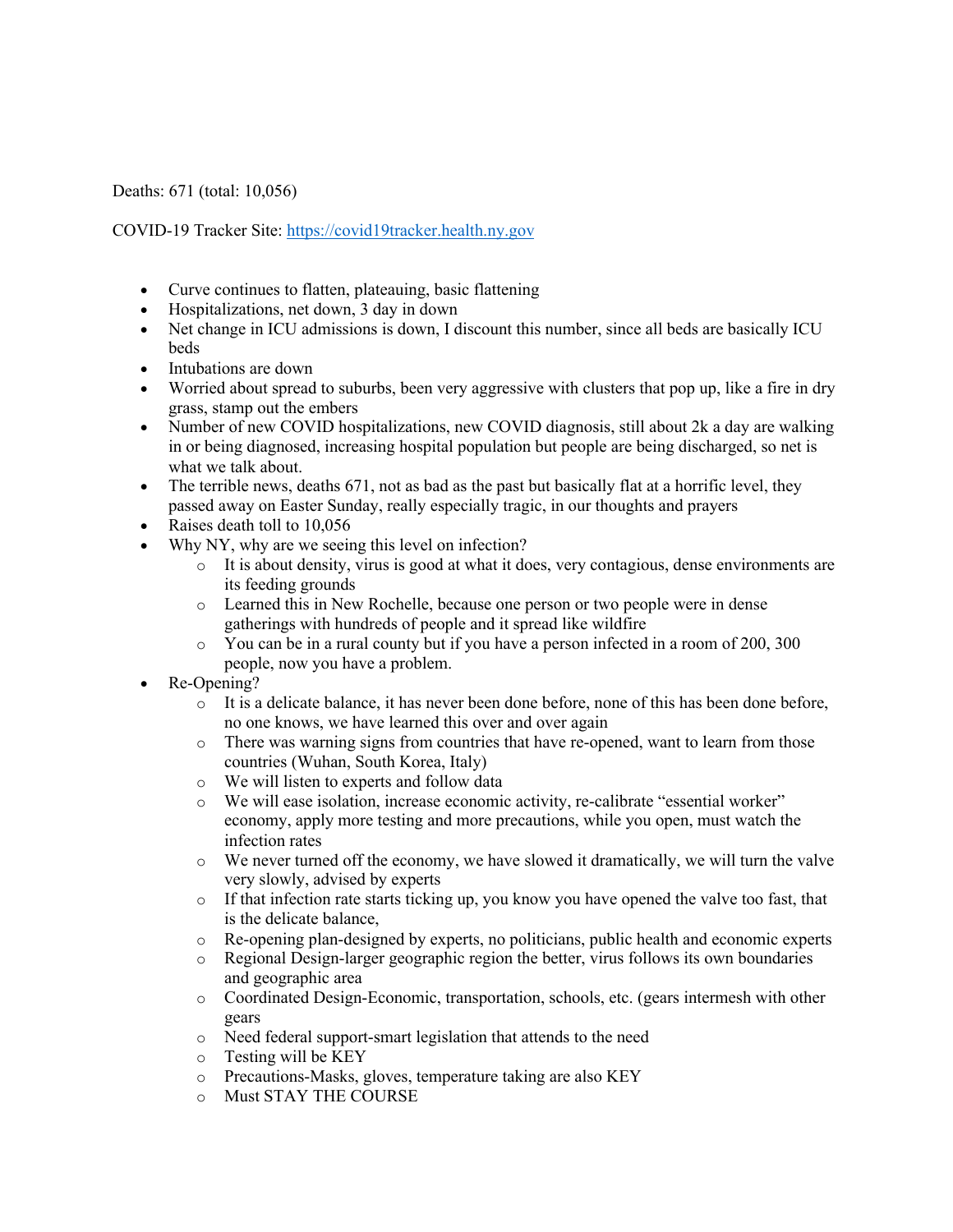- o Will be joined by other Governors this afternoon to discuss this further, can we work together, announcement this afternoon (smarter for everyone, time for smart confident effective government), don't believe we can get perfectly uniform, don't even think that would be best
- When is it over?
	- o Have this conversation 100 times a day, difficult conversation
	- o Want fear and anxiety to stop
	- $\circ$  It won't be over like that, won't be the flip of a switch, would love that to be the case, it can't happen that way, can it happen in some communities across the country, yes, if that going to happen here, no.
	- o There is not short-term pong to declare "its over"
	- o There are points of resolution OVER TIME:
		- We are controlling the spread, we can control the spread, feel good about that
		- The worst is over, yes if we continue to be smart, but yes I think you can say the worst is over, people dying is the worst. The end of the beginning. Healthcare workers, for the rest of my life, I will say nothing but thank you to them
		- We are starting on the path to normalcy...
		- Then some business ae opening...
		- We have a medical treatment if you become sick, get another deep breath when we come to that point
		- We have a vaccine to prevent infection, that is when it is over
			- 12-18 months, that is when experts say we will have vaccine
- Stay the course in the meantime, we have accomplished a lot through heroic efforts, people doing extraordinary things every day, we have flattened the curve because of people's actions, do not reverse the progress we have made.

## Q&A:

Asked about medical equipment for hospitals

- We on a daily basis every hospital does an inventory of what they have and what they need, anyone who is in urgent need, we provide on a daily basis
- We have not had any hospital that has said they were in urgent need that we have no been able to give to them
- Hospitals have less of a supply

• Reached out to hospital systems, people get nervous about running out if they need it we send it

- Do you know why they are asked to ration?
- Working very closely with hospitals to make sure healthcare workers have what they need What would have to happen first to open schools?
	- Needs to work together, all the gears intermesh
	- Transportation, businesses, schools
	- For many, the schools are who watch their kids during the day
	- All have to be coordinated on a statewide basis
	- When we closed down the schools, there were many who disagreed, we have to have one plan, there are 700 school districts, can't have 700 plans
	- Virus doesn't understand boundaries

• Downstate is one area, Upstate, you have different situation, all have to be talk

Asked about Mass and VT-

- Talking to many states but focusing on tri-state area
- Have to balance complexity and unwieldiness
- Trying to work with everyone, different states in different situations
- NJ and CT is first and foremost